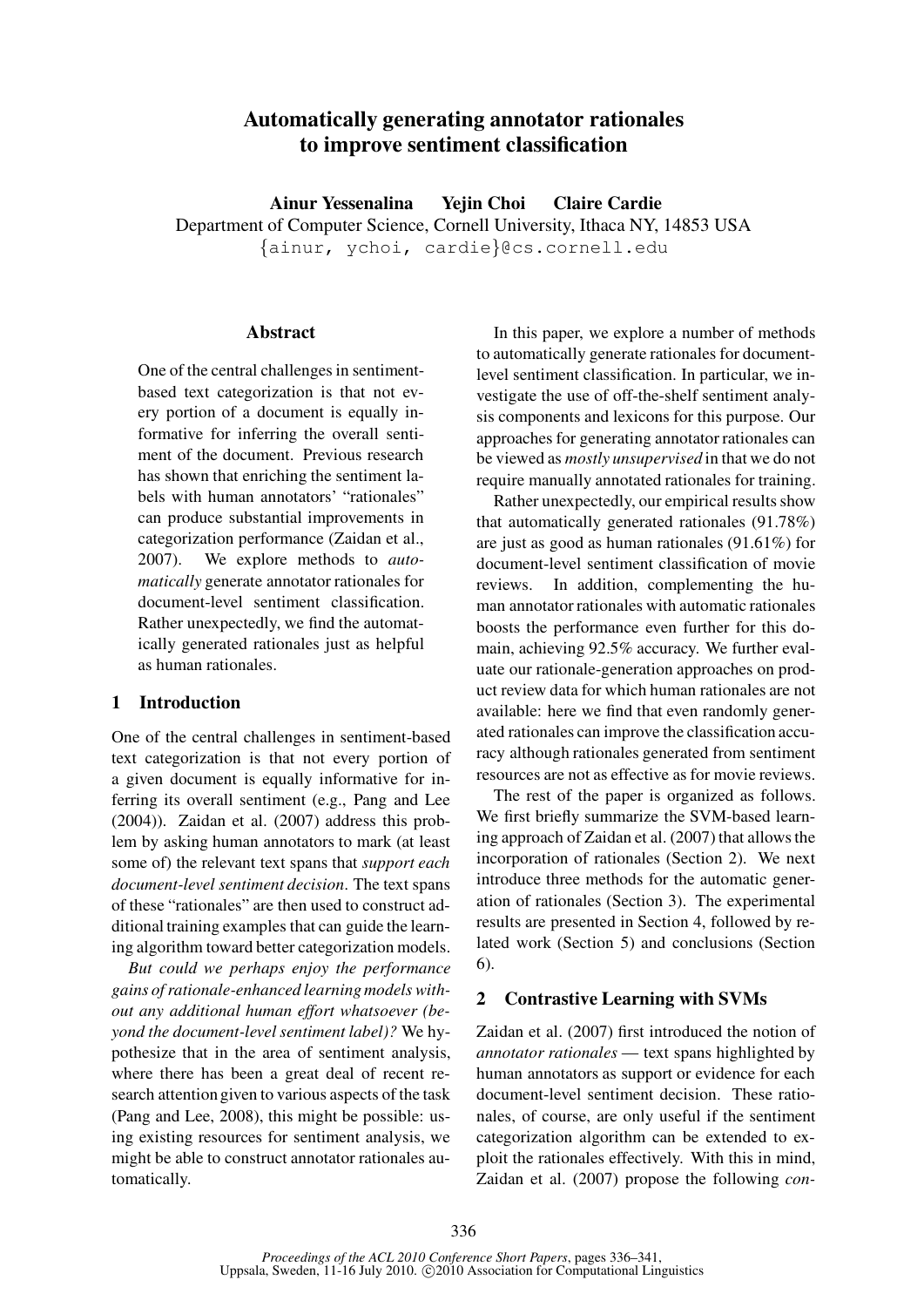trastive learning extension to the standard SVM learning algorithm.

Let  $\vec{x}_i$  be movie review i, and let  $\{\vec{r}_{ij}\}\$  be the set of annotator rationales that support the positive or negative sentiment decision for  $\vec{x}_i$ . For each such rationale  $\vec{r}_{ij}$  in the set, construct a *contrastive training example*  $\vec{v}_{ij}$ , by removing the text span associated with the rationale  $\vec{r}_{ij}$  from the original review  $\vec{x}_i$ . Intuitively, the contrastive example  $\vec{v}_{ij}$ should not be as informative to the learning algorithm as the original review  $\vec{x}_i$ , since one of the supporting regions identified by the human annotator has been deleted. That is, the correct learned model should be less confident of its classification of a contrastive example vs. the corresponding original example, and the classification boundary of the model should be modified accordingly.

Zaidan et al. (2007) formulate exactly this intuition as SVM constraints as follows:

$$
(\forall i, j): y_i \left( \vec{w} \vec{x}_i - \vec{w} \vec{v}_{ij} \right) \ge \mu (1 - \xi_{ij})
$$

where  $y_i \in \{-1, +1\}$  is the negative/positive sentiment label of document i,  $\vec{w}$  is the weight vector,  $\mu \geq 0$  controls the size of the margin between the original examples and the contrastive examples, and  $\xi_{ij}$  are the associated slack variables. After some re-writing of the equations, the resulting objective function and constraints for the SVM are as follows:

$$
\frac{1}{2}||\vec{w}||^2 + C\sum_{i}\xi_i + C_{contrast}\sum_{ij}\xi_{ij} \qquad (1)
$$

subject to constraints:

$$
(\forall i): \quad y_i \ \vec{w} \cdot \vec{x}_i \ge 1 - \xi_i, \quad \xi_i \ge 0
$$
  

$$
(\forall i, j): \quad y_i \ \vec{w} \cdot \vec{x}_{ij} \ge 1 - \xi_{ij} \quad \xi_{ij} \ge 0
$$

where  $\xi_i$  and  $\xi_{ij}$  are the slack variables for  $\vec{x}_i$ (the original examples) and  $\vec{x}_{ij}$  ( $\vec{x}_{ij}$  are named as *pseudo examples* and defined as  $\vec{x}_{ij} = \frac{\vec{x}_i - \vec{v}_{ij}}{u}$  $\frac{-v_{ij}}{\mu}$ ), respectively. Intuitively, the pseudo examples  $(\vec{x}_{ij})$ represent the difference between the original examples  $(\vec{x}_i)$  and the contrastive examples  $(\vec{v}_{ij})$ , weighted by a parameter  $\mu$ . C and  $C_{contrast}$  are parameters to control the trade-offs between training errors and margins for the original examples  $\vec{x}_i$ and pseudo examples  $\vec{x}_{ij}$  respectively. As noted in Zaidan et al. (2007),  $C_{contrast}$  values are generally smaller than C for noisy rationales.

In the work described below, we similarly employ Zaidan et al.'s (2007) contrastive learning method to incorporate rationales for documentlevel sentiment categorization.

### 3 Automatically Generating Rationales

Our goal in the current work, is to generate annotator rationales automatically. For this, we rely on the following two assumptions:

- (1) Regions marked as annotator rationales are more subjective than unmarked regions.
- (2) The sentiment of each annotator rationale coincides with the document-level sentiment.

Note that assumption 1 was not observed in the Zaidan et al. (2007) work: annotators were asked only to mark a few rationales, leaving other (also subjective) rationale sections unmarked.

And at first glance, assumption (2) might seem too obvious. But it is important to include as there can be subjective regions with seemingly conflicting sentiment in the same document (Pang et al., 2002). For instance, an author for a movie review might express a positive sentiment toward the movie, while also discussing a negative sentiment toward one of the fictional characters appearing in the movie. This implies that not all subjective regions will be relevant for the documentlevel sentiment classification — rather only those regions whose polarity matches that of the document should be considered.

In order to extract regions that satisfy the above assumptions, we first look for subjective regions in each document, then filter out those regions that exhibit a sentiment value (i.e., polarity) that conflicts with polarity of the document. Assumption 2 is important as there can be subjective regions with seemingly conflicting sentiment in the same document (Pang et al., 2002).

Because our ultimate goal is to reduce human annotation effort as much as possible, we do not employ supervised learning methods to directly learn to identify good rationales from humanannotated rationales. Instead, we opt for methods that make use of only the document-level sentiment and off-the-shelf utilities that were trained for slightly different sentiment classification tasks using a corpus from a different domain and of a different genre. Although such utilities might not be optimal for our task, we hoped that these basic resources from the research community would constitute an adequate source of sentiment information for our purposes.

We next describe three methods for the automatic acquisition of rationales.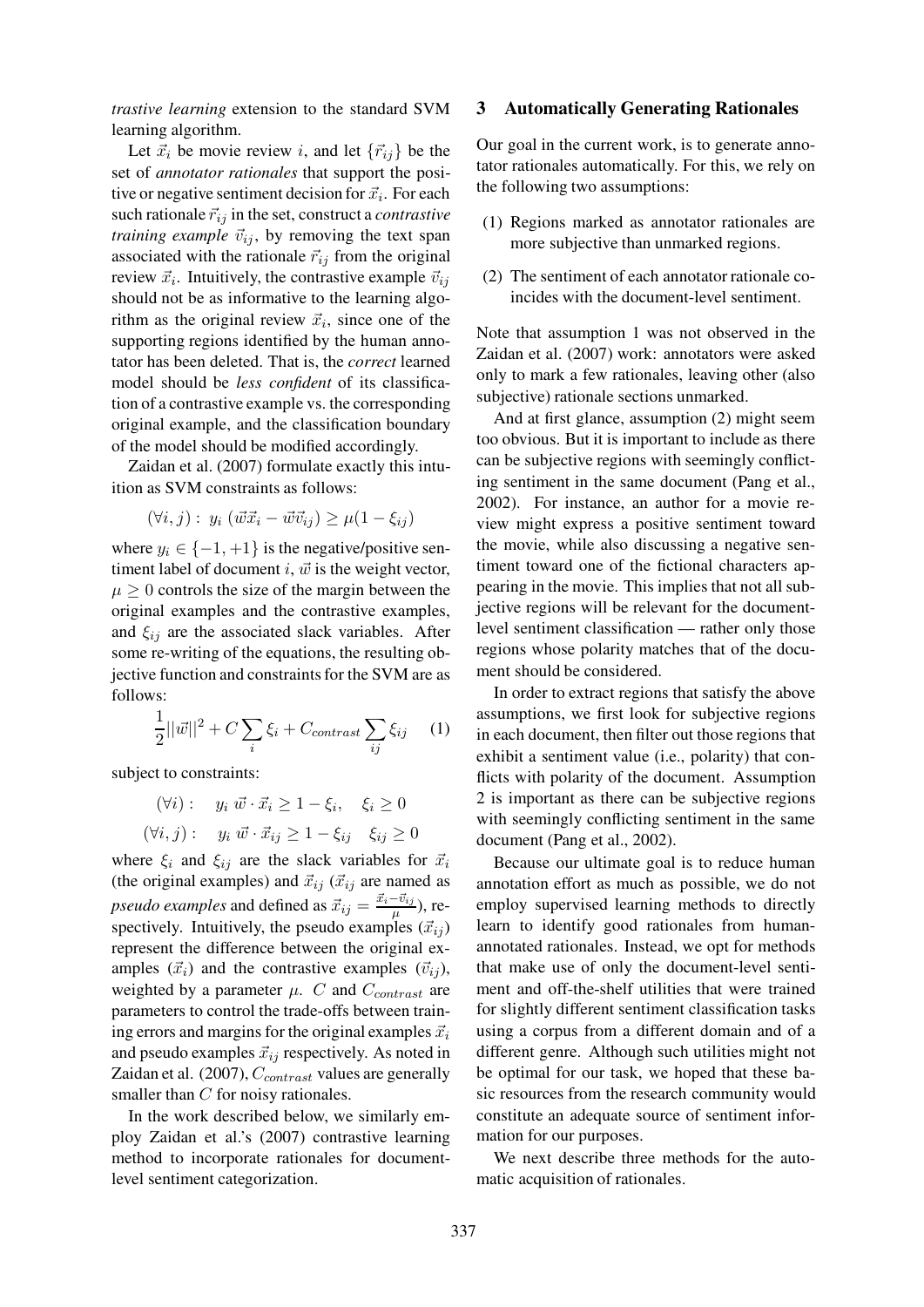#### 3.1 Contextual Polarity Classification

The first approach employs OpinionFinder (Wilson et al., 2005a), an off-the-shelf opinion analysis utility.<sup>1</sup> In particular, OpinionFinder identifies phrases expressing positive or negative opinions. Because OpinionFinder models the task as a word-based classification problem rather than a sequence tagging task, most of the identified opinion phrases consist of a single word. In general, such short text spans cannot fully incorporate the contextual information relevant to the detection of subjective language (Wilson et al., 2005a). Therefore, we conjecture that good rationales should extend beyond short phrases. $\frac{2}{1}$  For simplicity, we choose to extend OpinionFinder phrases to sentence boundaries.

In addition, to be consistent with our second operating assumption, we keep only those sentences whose polarity coincides with the document-level polarity. In sentences where OpinionFinder marks multiple opinion words with opposite polarities we perform a simple voting — if words with positive (or negative) polarity dominate, then we consider the entire sentence as positive (or negative). We ignore sentences with a tie. Each selected sentence is considered as a separate rationale.

#### 3.2 Polarity Lexicons

Unfortunately, domain shift as well as task mismatch could be a problem with any opinion utility based on supervised learning.<sup>3</sup> Therefore, we next consider an approach that does not rely on supervised learning techniques but instead explores the use of a manually constructed polarity lexicon. In particular, we use the lexicon constructed for Wilson et al. (2005b), which contains about 8000 words. Each entry is assigned one of three polarity values: positive, negative, neutral. We construct rationales from the polarity lexicon for every instance of positive and negative words in the lexicon that appear in the training corpus.

As in the OpinionFinder rationales, we extend the words found by the PolarityLexicon approach to sentence boundaries to incorporate potentially relevant contextual information. We retain as rationales only those sentences whose polarity coincides with the document-level polarity as determined via the voting scheme of Section 3.1.

### 3.3 Random Selection

Finally, we generate annotator rationales randomly, selecting 25% of the sentences from each document<sup>4</sup> and treating each as a separate rationale.

## 3.4 Comparison of Automatic vs. Human-annotated Rationales

Before evaluating the performance of the automatically generated rationales, we summarize in Table 1 the differences between automatic vs. human-generated rationales. All computations were performed on the same movie review dataset of Pang and Lee (2004) used in Zaidan et al. (2007). Note, that the Zaidan et al. (2007) annotation guidelines did not insist that annotators mark all rationales, only that some were marked for each document. Nevertheless, we report precision, recall, and F-score based on overlap with the human-annotated rationales of Zaidan et al. (2007), so as to demonstrate the degree to which the proposed approaches align with human intuition. Overlap measures were also employed by Zaidan et al. (2007).

As shown in Table 1, the annotator rationales found by OpinionFinder (F-score 49.5%) and the PolarityLexicon approach (F-score 52.6%) match the human rationales much better than those found by random selection (F-score 27.3%).

As expected, OpinionFinder's positive rationales match the human rationales at a significantly lower level (F-score 31.9%) than negative rationales (59.5%). This is due to the fact that Opinion-Finder is trained on a dataset biased toward negative sentiment (see Section 3.1 - 3.2). In contrast, all other approaches show a balanced performance for positive and negative rationales vs. human rationales.

## 4 Experiments

For our contrastive learning experiments we use  $SVM<sup>light</sup>$  (Joachims, 1999). We evaluate the usefulness of automatically generated rationales on

<sup>1</sup>Available at www.cs.pitt.edu/mpqa/opinionfinderrelease/. <sup>2</sup>This conjecture is indirectly confirmed by the fact that human-annotated rationales are rarely a single word.

<sup>&</sup>lt;sup>3</sup>It is worthwhile to note that OpinionFinder is trained on a newswire corpus whose prevailing sentiment is known to be negative (Wiebe et al., 2005). Furthermore, OpinionFinder is trained for a task (word-level sentiment classification) that is different from marking annotator rationales (sequence tagging or text segmentation).

<sup>&</sup>lt;sup>4</sup>We chose the value of 25% to match the percentage of sentences per document, on average, that contain humanannotated rationales in our dataset (24.7%).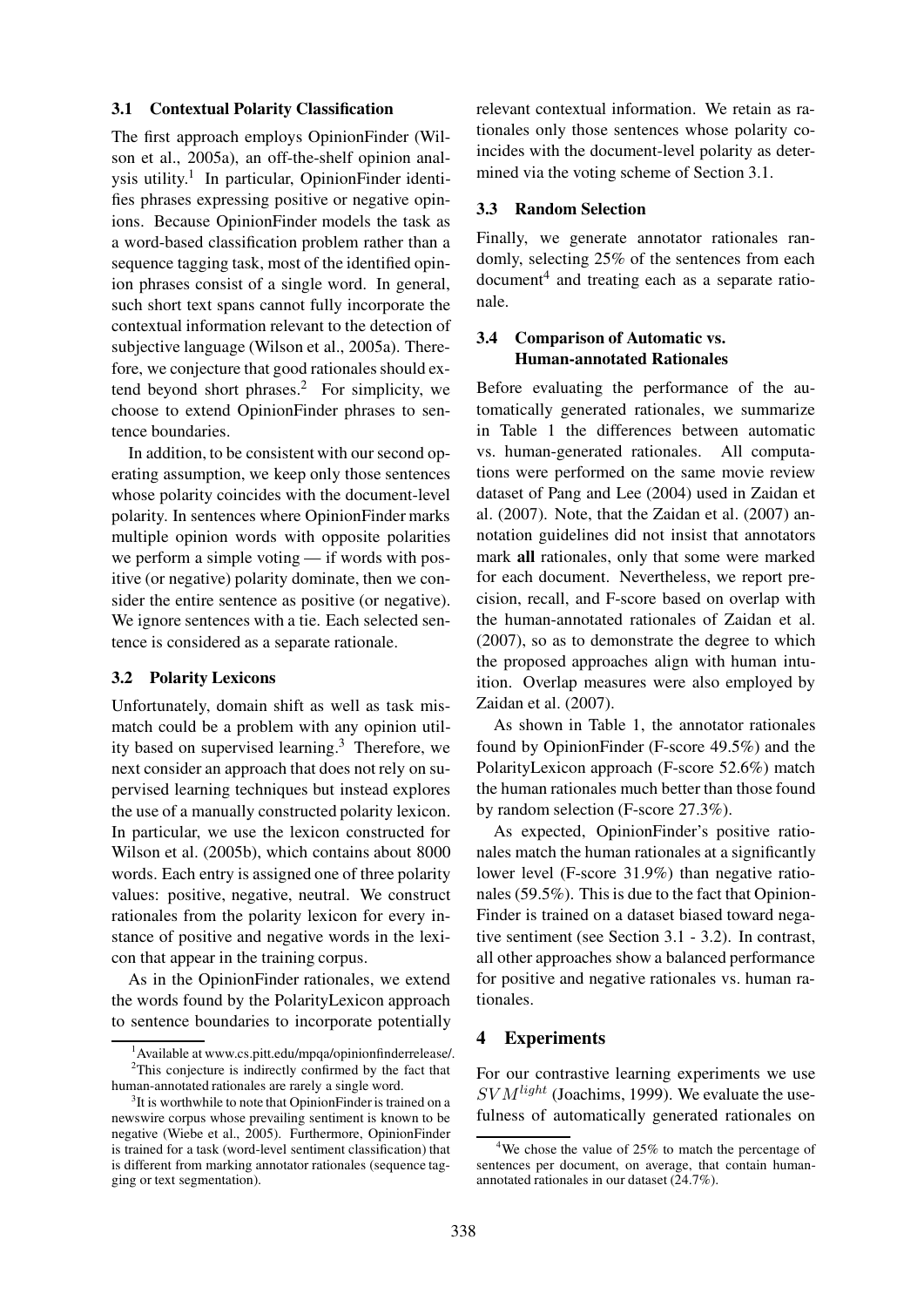| $\%$ of sentences      |          | Precision |      |            | Recall |      |            | F-Score            |      |            |
|------------------------|----------|-----------|------|------------|--------|------|------------|--------------------|------|------------|
| Method                 | selected | All       | Pos  | <b>NEG</b> | ALL    | Pos  | <b>NEG</b> | All                | Pos  | <b>NEG</b> |
| <b>OPINIONFINDER</b>   | 22.8%    | 54.9      | 56.1 | 54.6       | 45.1   | 22.3 | 65.3       | 49.5               | 31.9 | 59.5       |
| <b>POLARITYLEXICON</b> | 38.7%    | 45.2      | 42.7 | 48.5       | 63.0   | 71.8 | 55.0       | 52.6               | 53.5 | 51.6       |
| RANDOM                 | 25.0%    | 28.9      | 26.0 | 31.8       | 25.9   | 24.9 | 26.7       | $\mathbf{r}$<br>27 |      | 29.0       |

Table 1: Comparison of Automatic vs. Human-annotated Rationales.

five different datasets. The first is the movie review data of Pang and Lee (2004), which was manually annotated with rationales by Zaidan et al.  $(2007)^5$ ; the remaining are four product review datasets from Blitzer et al.  $(2007)^6$  Only the movie review dataset contains human annotator rationales. We replicate the same feature set and experimental set-up as in Zaidan et al. (2007) to facilitate comparison with their work.<sup>7</sup>

The contrastive learning method introduced in Zaidan et al.  $(2007)$  requires three parameters:  $(C,$  $\mu$ ,  $C_{contrast}$ ). To set the parameters, we use a grid search with step 0.1 for the range of values of each parameter around the point  $(1,1,1)$ . In total, we try around 3000 different parameter triplets for each type of rationales.

#### 4.1 Experiments with the Movie Review Data

We follow Zaidan et al. (2007) for the training/test data splits. The top half of Table 2 shows the performance of a system trained with no annotator rationales vs. two variations of human annotator rationales. HUMANR treats each rationale in the same way as Zaidan et al. (2007). HU-MANR@SENTENCE extends the human annotator rationales to sentence boundaries, and then treats each such sentence as a separate rationale. As shown in Table 2, we get almost the same performance from these two variations (91.33% and 91.61%).<sup>8</sup> This result demonstrates that locking rationales to sentence boundaries was a reasonable

| Method                        | Accuracy            |
|-------------------------------|---------------------|
| <b>NORATIONALES</b>           | 88.56               |
| <b>HUMANR</b>                 | $91.61^{\circ}$     |
| HUMANR@SENTENCE               | $91.33^{\bullet}$ † |
| <b>OPINIONFINDER</b>          | $91.78^{\bullet}$ † |
| POLARITYLEXICON               | $91.39^{\bullet}$ † |
| RANDOM                        | $90.00*$            |
| OPINIONFINDER+HUMANR@SENTENCE | 92.50'              |

Table 2: Experimental results for the movie review data.

– The numbers marked with • (or <sup>∗</sup> ) are statistically significantly better than NORATIONALES according to a paired t-test with  $p < 0.001$  (or  $p < 0.01$ ).

– The numbers marked with  $\triangle$  are statistically significantly better than HUMANR according to a paired t-test with  $p < 0.01$ .

– The numbers marked with  $\dagger$  are **not** statistically significantly worse than HUMANR according to a paired t-test with  $p > 0.1$ .

#### choice.

Among the approaches that make use of only automatic rationales (bottom half of Table 2), the best is OPINIONFINDER, reaching 91.78% accuracy. This result is slightly better than results exploiting human rationales (91.33-91.61%), although the difference is not statistically significant. This result demonstrates that automatically generated rationales are just as good as human rationales in improving document-level sentiment classification. Similarly strong results are obtained from the POLARITYLEXICON as well.

Rather unexpectedly, RANDOM also achieves statistically significant improvement over NORA-TIONALES (90.0% vs. 88.56%). However, notice that the performance of RANDOM is statistically significantly lower than those based on human rationales (91.33-91.61%).

In our experiments so far, we observed that some of the automatic rationales are just as good as human rationales in improving the document-level sentiment classification. Could we perhaps achieve an even better result if we combine the automatic rationales with human

<sup>5</sup>Available at http://www.cs.jhu.edu/∼ozaidan/rationales/. 6 http://www.cs.jhu.edu/∼mdredze/datasets/sentiment/.

 $7$ We use binary unigram features corresponding to the unstemmed words or punctuation marks with count greater or equal to 4 in the full 2000 documents, then we normalize the examples to the unit length. When computing the pseudo examples  $\vec{x}_{ij} = \frac{\vec{x}_i - \vec{v}_{ij}}{\mu}$  we first compute  $(\vec{x}_i - \vec{v}_{ij})$  using the binary representation. As a result, features (unigrams) that appeared in both vectors will be zeroed out in the resulting vector. We then normalize the resulting vector to a unit vector.

<sup>8</sup>The performance of HUMANR reported by Zaidan et al. (2007) is 92.2% which lies between the performance we get (91.61%) and the oracle accuracy we get if we knew the best parameters for the test set (92.67%).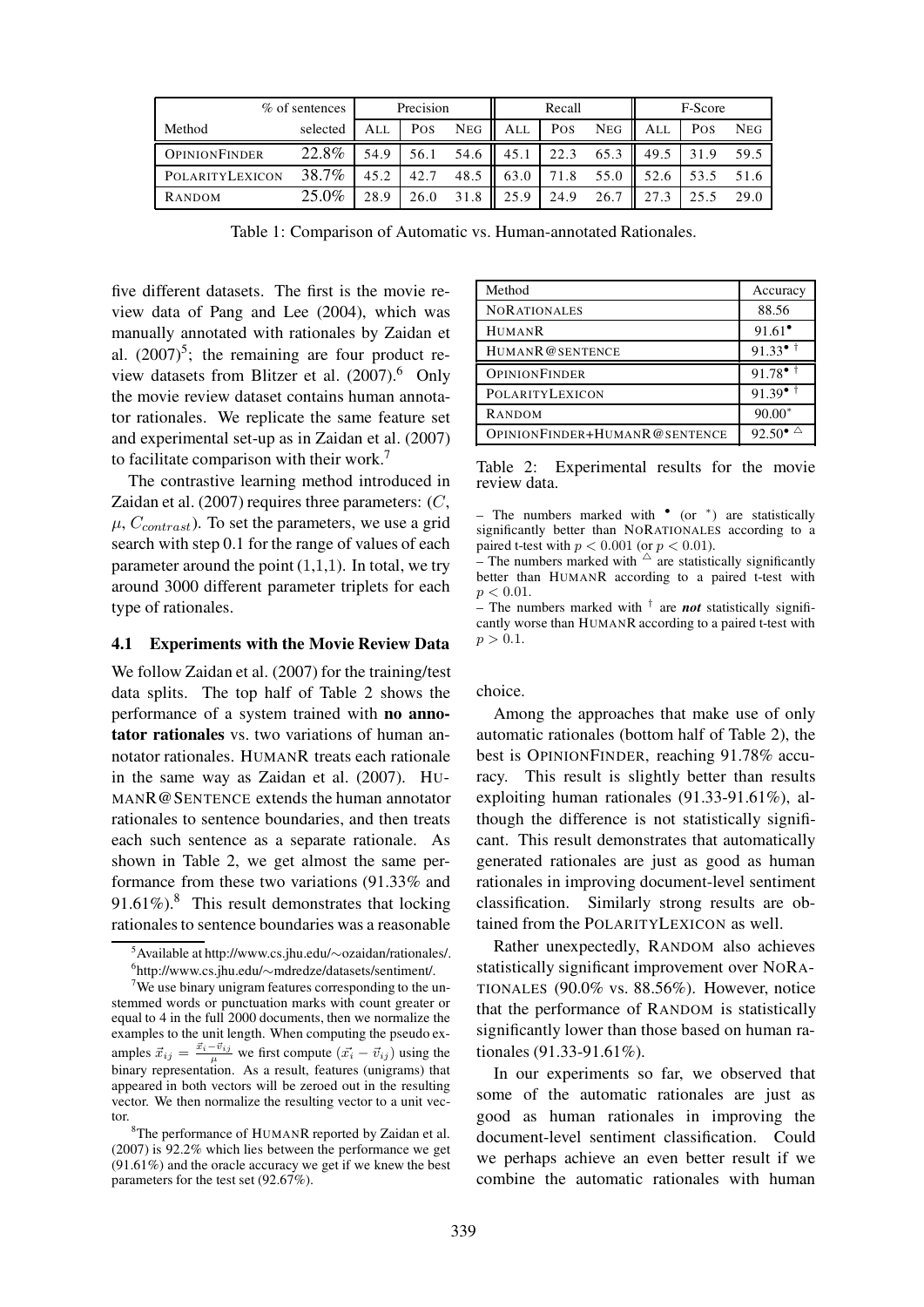rationales? The answer is yes! The accuracy of OPINIONFINDER+HUMANR@SENTENCE reaches 92.50%, which is statistically significantly better than HUMANR (91.61%). In other words, not only can our automatically generated rationales replace human rationales, but they can also improve upon human rationales when they are available.

#### 4.2 Experiments with the Product Reviews

We next evaluate our approaches on datasets for which human annotator rationales do not exist. For this, we use some of the product review data from Blitzer et al. (2007): reviews for Books, DVDs, Videos and Kitchen appliances. Each dataset contains 1000 positive and 1000 negative reviews. The reviews, however, are substantially shorter than those in the movie review dataset: the average number of sentences in each review is 9.20/9.13/8.12/6.37 respectively vs. 30.86 for the movie reviews. We perform 10-fold crossvalidation, where 8 folds are used for training, 1 fold for tuning parameters, and 1 fold for testing.

Table 3 shows the results. Rationale-based methods perform statistically significantly better than NORATIONALES for all but the Kitchen dataset. An interesting trend in product review datasets is that RANDOM rationales are just as good as other more sophisticated rationales. We suspect that this is because product reviews are generally shorter and more focused than the movie reviews, thereby any randomly selected sentence is likely to be a good rationale. Quantitatively, subjective sentences in the product reviews amount to 78% (McDonald et al., 2007), while subjective sentences in the movie review dataset are only about 25% (Mao and Lebanon, 2006).

## 4.3 Examples of Annotator Rationales

In this section, we examine an example to compare the automatically generated rationales (using OPINIONFINDER) with human annotator rationales for the movie review data. In the following positive document snippet, automatic rationales are underlined, while human-annotated rationales are in bold face.

...But a little niceness goes a long way these days, and there's no denying the entertainment value of that thing you do! It's just about impossible to hate. It's an inoffensive, enjoyable piece ofnostalgia that issure to leave audiences smiling and humming, if not singing, "that thing you do!" –quite possibly for days...

| Method                                                                   |       |                                    | Books DVDs Videos    | Kitchen |
|--------------------------------------------------------------------------|-------|------------------------------------|----------------------|---------|
| <b>NORATIONALES</b>                                                      | 80.20 | 80.95                              | 82.40                | 87.40   |
| <b>OPINIONFINDER</b>                                                     |       |                                    | 81.65* 82.35* 84.00* | 88.40   |
| POLARITYLEXICON 82.75 <sup>°</sup> 82.85 <sup>°</sup> 84.55 <sup>°</sup> |       |                                    |                      | 87.90   |
| RANDOM                                                                   |       | $82.05^{\circ}$ 82.10 <sup>°</sup> | $84.15^{\circ}$      | 88.00   |

Table 3: Experimental results for subset of Product Review data

Notice that, although OPINIONFINDER misses some human rationales, it avoids the inclusion of "impossible to hate", which contains only negative terms and is likely to be confusing for the contrastive learner.

## 5 Related Work

In broad terms, constructing annotator rationales automatically and using them to formulate contrastive examples can be viewed as learning with prior knowledge (e.g., Schapire et al. (2002), Wu and Srihari (2004)). In our task, the prior knowledge corresponds to our operating assumptions given in Section 3. Those assumptions can be loosely connected to recognizing and exploiting discourse structure (e.g., Pang and Lee (2004), Taboada et al. (2009)). Our automatically generated rationales can be potentially combined with other learning frameworks that can exploit annotator rationales, such as Zaidan and Eisner (2008).

# 6 Conclusions

In this paper, we explore methods to automatically generate annotator rationales for document-level sentiment classification. Our study is motivated by the desire to retain the performance gains of rationale-enhanced learning models while eliminating the need for additional human annotation effort. By employing existing resources for sentiment analysis, we can create automatic annotator rationales that are as good as human annotator rationales in improving document-level sentiment classification.

## Acknowledgments

We thank anonymous reviewers for their comments. This work was supported in part by National Science Foundation Grants BCS-0904822, BCS-0624277, IIS-0535099 and by the Department of Homeland Security under ONR Grant N0014-07-1-0152.

<sup>–</sup> The numbers marked with • (or <sup>∗</sup> ) are statistically significantly better than NORATIONALES according to a paired t-test with  $p < 0.05$  (or  $p < 0.08$ ).